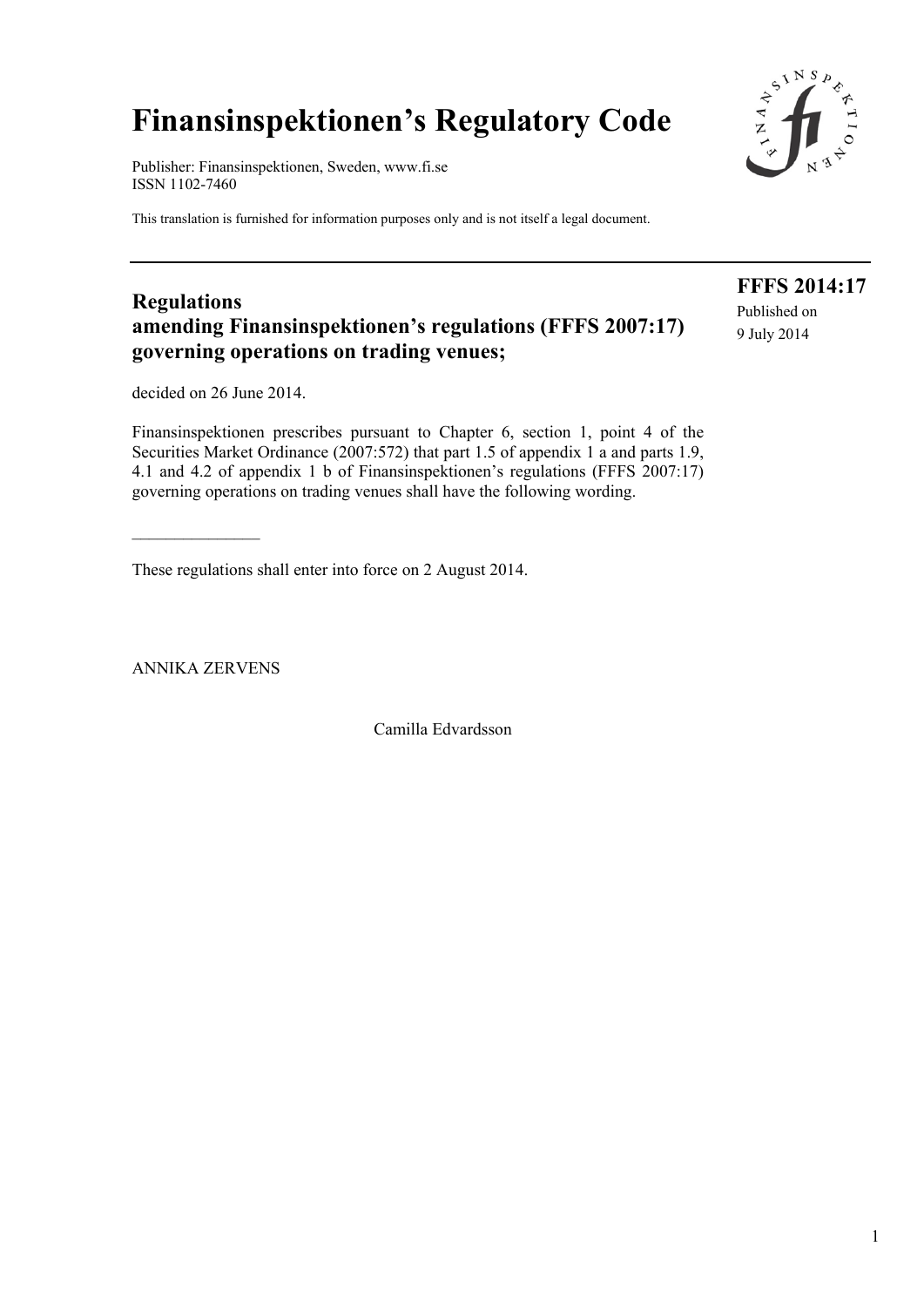# *Appendix 1 a*

1.5 Append a description or outline of any insurance group or the undertakings potentially included in a consolidated situation in accordance with Article 18 of Regulation (EU) No 575/2013 of the European Parliament and of the Council on prudential requirements for credit institutions and investment firms and amending Regulation (EU) No 648/2012 following the acquisition.

The number of participations shall be stated as a percentage of the number of issued participations.

If the number of voting rights differs from the number of participations, also state the number of votes as a percentage of the total number of voting rights.

Also, list owners that in any other way have significant influence over the target company. Also, indicate which undertakings are under the supervision of Finansinspektionen or an equivalent foreign authority.

For each undertaking that is part of such a group, state if it is

– an insurance holding company,

– a financial holding company,

– a mixed financial holding company,

– under the supervision of Finansinspektionen or an equivalent foreign authority, or

– not subject to such financial supervision.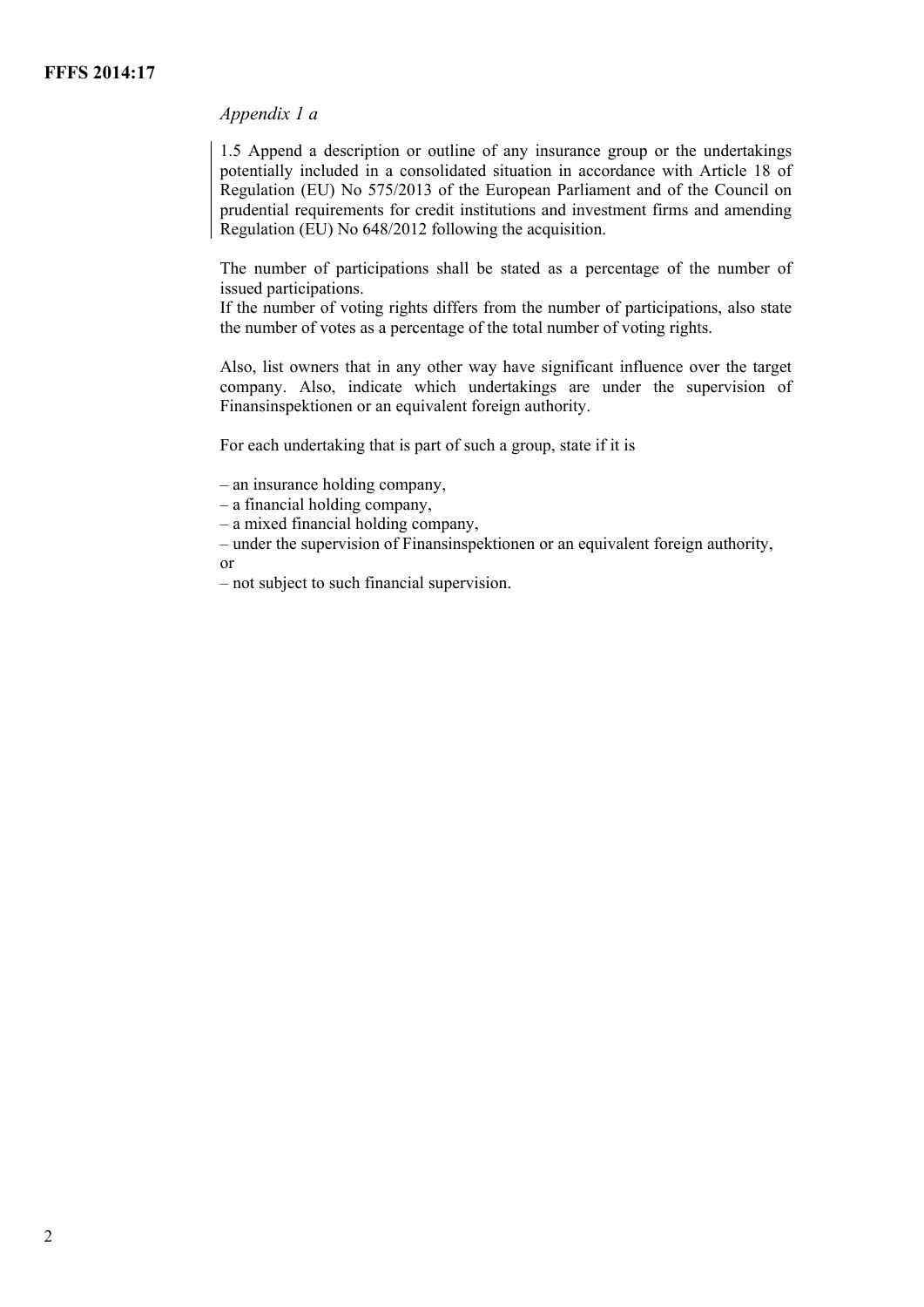## *Appendix 1 b*

1.9 Append a description or outline of any insurance group or the undertakings potentially included in a consolidated situation in accordance with Article 18 of Regulation (EU) No 575/2013 on prudential requirements for credit institutions and investment firms following the acquisition.

The number of participations shall be stated as a percentage of the number of issued participations. If the number of voting rights differs from the number of participations, also state the number of votes as a percentage of the total number of voting rights.

Also, list owners that in any other way have significant influence over the target company. Also, indicate which undertakings are under the supervision of Finansinspektionen or an equivalent foreign authority.

For each undertaking that is part of such a group, state if it is

- an insurance holding company,
- a financial holding company,
- a mixed financial holding company,
- under the supervision of Finansinspektionen or an equivalent foreign authority, or
- not subject to such financial supervision.

#### **4.1 Information when ownership involves control**

An acquirer has control over the target company if the acquirer directly or indirectly receives the majority of the votes or shares. Furthermore, an acquirer has control over the target company if the acquirer is a shareholder, and

– has the right to appoint or dismiss a majority of the members of the target company's administrative, management or supervisory bodies, or

– via agreements with other owners in the target company has access to more than half of the votes for all shares or participations.

#### *Business plan*

If the undertaking's ownership involves control, append a business plan that includes the following:

1. A *strategic development plan* that includes a description of

a) the purpose and objective of the acquisition and how these will be achieved,

b) planned changes to the business of the target company, e.g. products, customers and any reallocation of assets,

c) planned integration of the target company with the acquiring undertaking's group, and

d) information about the acquirer's intention and ability to contribute capital to the target company if needed.